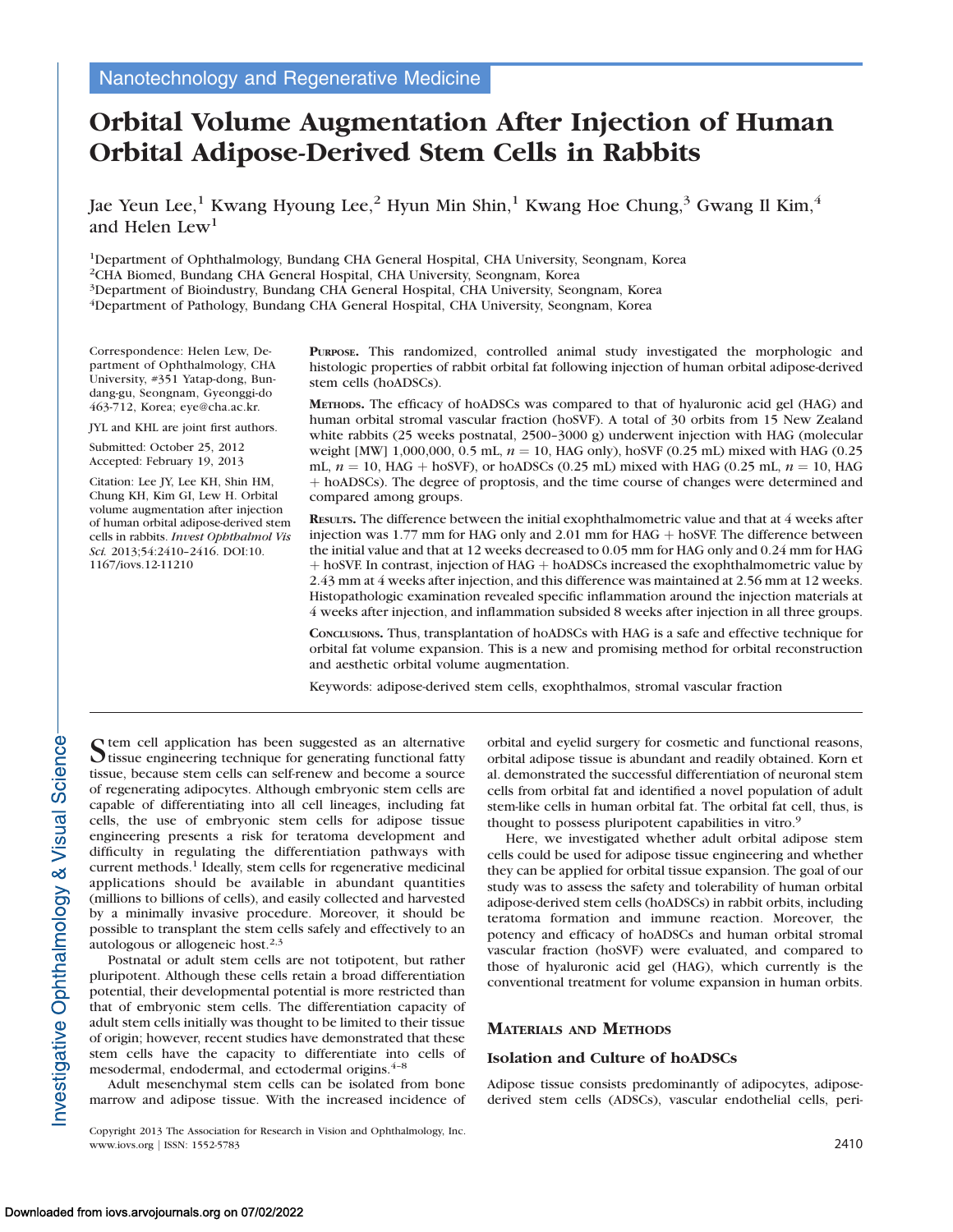

FIGURE 1. Stromal vascular fraction (SVF) isolation method. Orbital adipose tissue was obtained during blepharoplasty procedures, and was digested with collagenase to release individual adipocytes and associated cell types. The cell suspension was filtered, and the SVF was collected after centrifugation.

cytes, fibroblasts, macrophages, and extracellular matrix.<sup>10,11</sup> ADSCs were isolated from adipose tissue by a previously described method.<sup>12</sup> The study was conducted in accordance with the tenets of the Declaration of Helsinki. In brief, orbital adipose tissue obtained by a fat debulking procedure during an upper or lower blepharoplasty operation was microdissected into small fat pearls, which were washed in PBS to remove erythrocytes, digested with type I collagenase, filtered, and suspended. The stromal vascular fraction, which represents a heterogeneous cell population that includes  $ADSCs$ ,<sup>13</sup> was separated from mature lipid-laden adipocytes by centrifugation (Fig. 1). A large number of ADSCs can be harvested in this manner, with yields of approximately 250,000 cells per gram of tissue.<sup>14</sup>

It generally is recognized that there are no specific markers readily available to identify nonhematopoietic stem cells, and ADSCs do not exhibit hematopoietic stem cell markers, such as CD45 and CD14. However, ADSCs do display a marker surface profile similar to that of marrow-derived mesenchymal stem cells.15,16 ADSCs express the stromal markers CD9, CD10, CD29, CD44, CD73, CD90, and CD166. With an increasing number of passages, the expression of these markers is elevated, whereas the presence of hematopoietic markers declines.17,18 CD34 is a cell-surface marker expressed by ADSCs and endothelial cells, but ADSCs do not express CD31. Kishi et al. discovered that in human cadavers, fat tissues harvested from the thoracic back and lower abdomen had the highest concentration of  $CD34(+)/CD31(-)$  ADSCs.<sup>1,19</sup> In our study, the cell markers CD31, CD34, CD45, CD73, CD90, CD105, and CD146 were used to identify ADSCs.

The hoADSCs were cultured in Dulbecco's modified Eagle's medium (DMEM) with 10% fetal bovine serum (FBS) at  $37^{\circ}$ C in an incubator with  $5\%$  CO<sub>2</sub>. The cultured cells were analyzed by



FIGURE 3. Retrobulbar injection was performed under intramuscular anesthesia.

fluorescence-activated cell sorting (FACScalibur flow cytometer; BD Biosciences, San Jose, CA), and assays for cell adherence and self-assembly were performed (Fig. 2).

#### Stem Cell Injection

In this randomized, controlled animal study, 30 orbits of 15 New Zealand white rabbits (25 weeks postnatal, 2500–3000 g) were injected with HAG (cross linked, 1,000  $\mu$ m/1 mL, 20 mg/ mL; 0.5 mL,  $n = 10$ , HAG only), hoSVF (0.25 mL) mixed with HAG (0.25 mL,  $n = 10$ , HAG + hoSVF), or hoADSCs (0.25 mL) mixed with HAG (0.25 mL,  $n = 10$ , HAG + hoADSCs, Fig. 3). The study was conducted in accordance with compliance with the ARVO Animal Statement for the Use of Animals in Ophthalmic and Vision Research. We hypothesized HAG absorbed at regular rate at all rabbits. We didn't think HAG affects the survival of the stem cells. HAG was used for controls. Retrobulbar injections were performed in rabbits anesthetized with an intramuscular injection of tiletamine with zolazepam (Zoletil, 12 mg/100 g; Virbac, Carros, France) and xylazine HCl (Rumpun, 3.7 mg/100 g; Bayer, Seoul, Korea). Immediately after injection of HAG, HAG  $+$  hoSVF, or HAG  $+$ hoADSCs, gentamicin (Gentamycin, 2.5 mg/kg; Daesung, Seoul, Korea) was injected once intramuscularly for prevention



FIGURE 2. Adipose-derived stem cells were analyzed by fluorescence-activated cell sorting (FACS).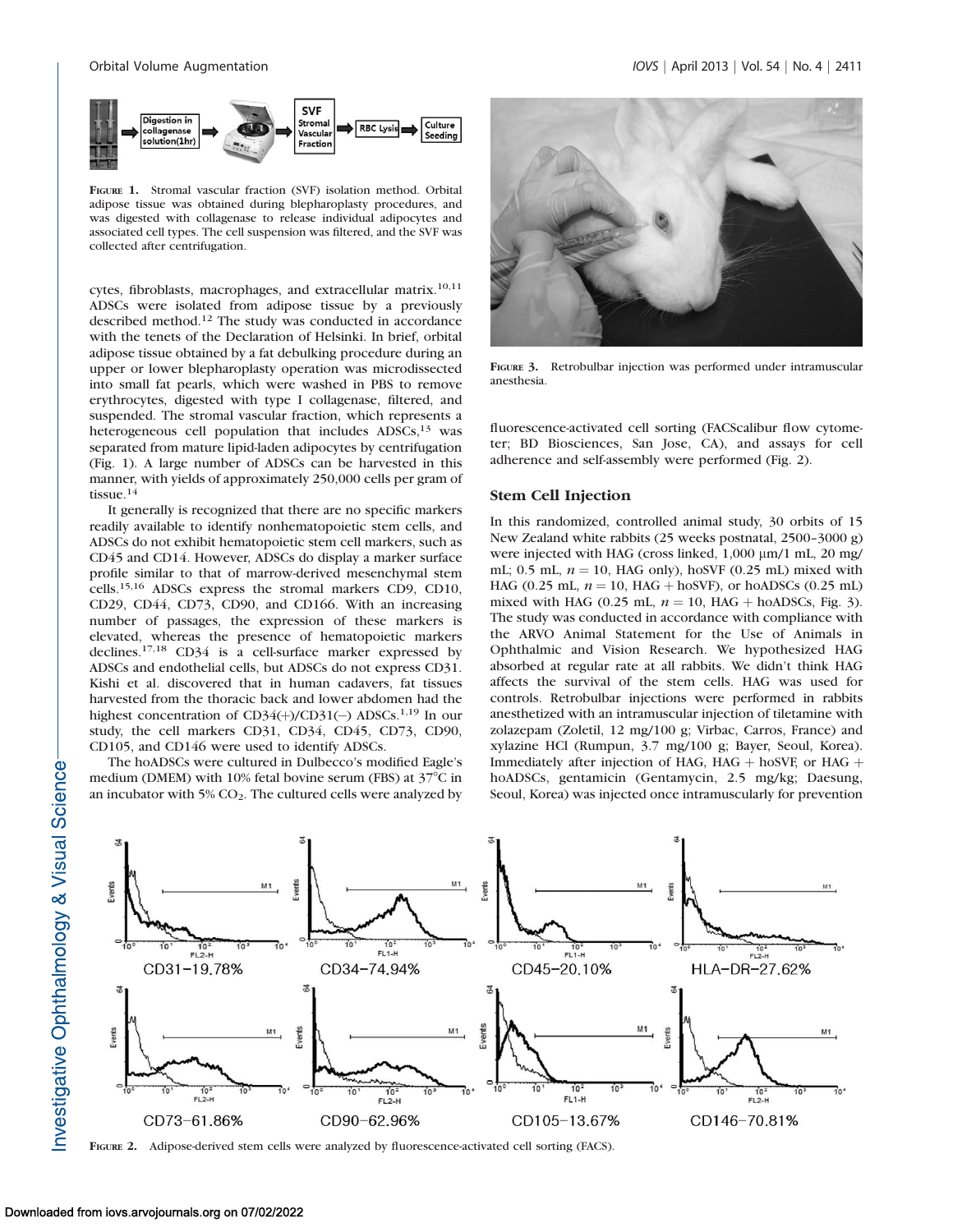

FIGURE 4. The degree of exophthalmos was evaluated. The exophthalmometric value was measured as the distance of the corneal vertex from the midline of the front of the head, using the Image J program.

of bacterial infection. Moreover, an immunosuppression regimen of intramuscularly injected cyclosporine A (Cipol, 6 mg/kg/day; Chongkundang, Seoul, Korea), methylprednisolone (Salon, 1.5 mg/kg/day; Hanlim, Seoul, Korea), and cyclophosphamide (Endoxan, 20 mg/kg/day; Baxter, Munich, Germany) was started, and it was continued until the animals were sacrificed, except that after 1 week, methylprednisolone was tapered to half dose. To prevent viral infection, ganciclovir (Cymevene, 2.5 mg/kg/day; Roche, Seoul, Korea) was administered by intramuscular injection after the procedure and was continued for 1 week because immunocompromised hosts are vulnerable to viral infection.

## Measurement of Exophthalmometric Value

At 2, 4, 8, and 12 weeks after injection, pictures were taken of coronal, sagittal, axial, and lateral views of the rabbit eyes, using a Canon EOS 400D camera with a zoom lens (EF-S18-55 mm, f/3.5–5.6 SI II, Ø58 mm; Canon, Tokyo, Japan). The degree of exophthalmos was determined from the digital images. The distance of the corneal vertex from the midline of the front of the head was measured and evaluated using the Image J program (NIH, Bethesda, MD, Fig. 4).

## Follow-Up and Euthanasia

At 4, 6, 8, and 12 weeks after injection, two rabbits were humanely euthanized. Orbital exenteration was performed for pathologic examination of the orbital tissue. Coronal slices (5 lm) were cut and fixed in 4% paraformaldehyde. Paraffin sections were stained with hematoxylin and eosin to define the general morphology and composition of the periorbital tissue. Immunohistochemical staining was performed on 5 µm sections cut from formalin-fixed, paraffin-embedded tissue using anti-human nuclei and chromosomes, histone H1 protein antibody (mouse monoclonal, clone 1415-1, 1:200 dilutions; Milipore, Billerica, MA). The visualization system used was the BenchMark XT (Ventana, Tucson, AZ) with heat-induced epitope retrieval (CC1 solution; Ventana) and the ultraView Universal DAB detection kit (Ventana).

## Statistical Analysis

Values are expressed as means  $\pm$  SEM. Differences between groups were evaluated using the Kruskal-Wallis test. A value of  $P < 0.05$  was considered to indicate statistical significance. All statistical analyses were performed using the SPSS Statistics 17.0 package (SPSS, Inc., Chicago, IL).

# **RESULTS**

Retrobulbar injections of  $HAG +$  hoADSCs,  $HAG +$  hoSVF, and HAG only were performed safely and without any complications, such as retrobulbar hemorrhage or gross ocular injury. Two of the 30 rabbits died of unknown causes after 2 weeks. Stress during the procedure or an infection were potential causes of the deaths. The remaining 28 rabbits completed the study without any infection, or orbital or systemic complications.

The preinjection baseline exophthalmometric values were  $24.87 \pm 1.25$ ,  $24.79 \pm 1.22$ , and  $25.67 \pm 1.59$  mm in the HAG only,  $HAG +$  hoSVF, and  $HAG +$  hoADSCs groups, respectively, and those were not significantly different ( $P > 0.05$  for each pairwise comparison). At 4 weeks after injection, the exophthalmometric values showed increases of 1.77  $\pm$  0.53 and 2.01  $\pm$  0.66 mm in the HAG only and HAG + hoSVF groups, respectively, compared to baseline values. However, at 12 weeks after injection, the difference in the exophthalmo-



FIGURE 5. Ocular injection of HAG, hoSVF, or hoADSCs in New Zealand white rabbits. (A-D) HAG (0.5 mL) in the right eye and hoSVF (0.25 mL) mixed with HAG (0.25 mL) in the left eye. (E–H) HAG (0.5 mL) in the right eye and hoADSCs (0.25 mL) mixed with HAG (0.25 mL) in the left eye. (A, E) Before injection. (B, F) 2 weeks after injection. (C, G) 4 weeks after injection. (D, H) 12 weeks after injection.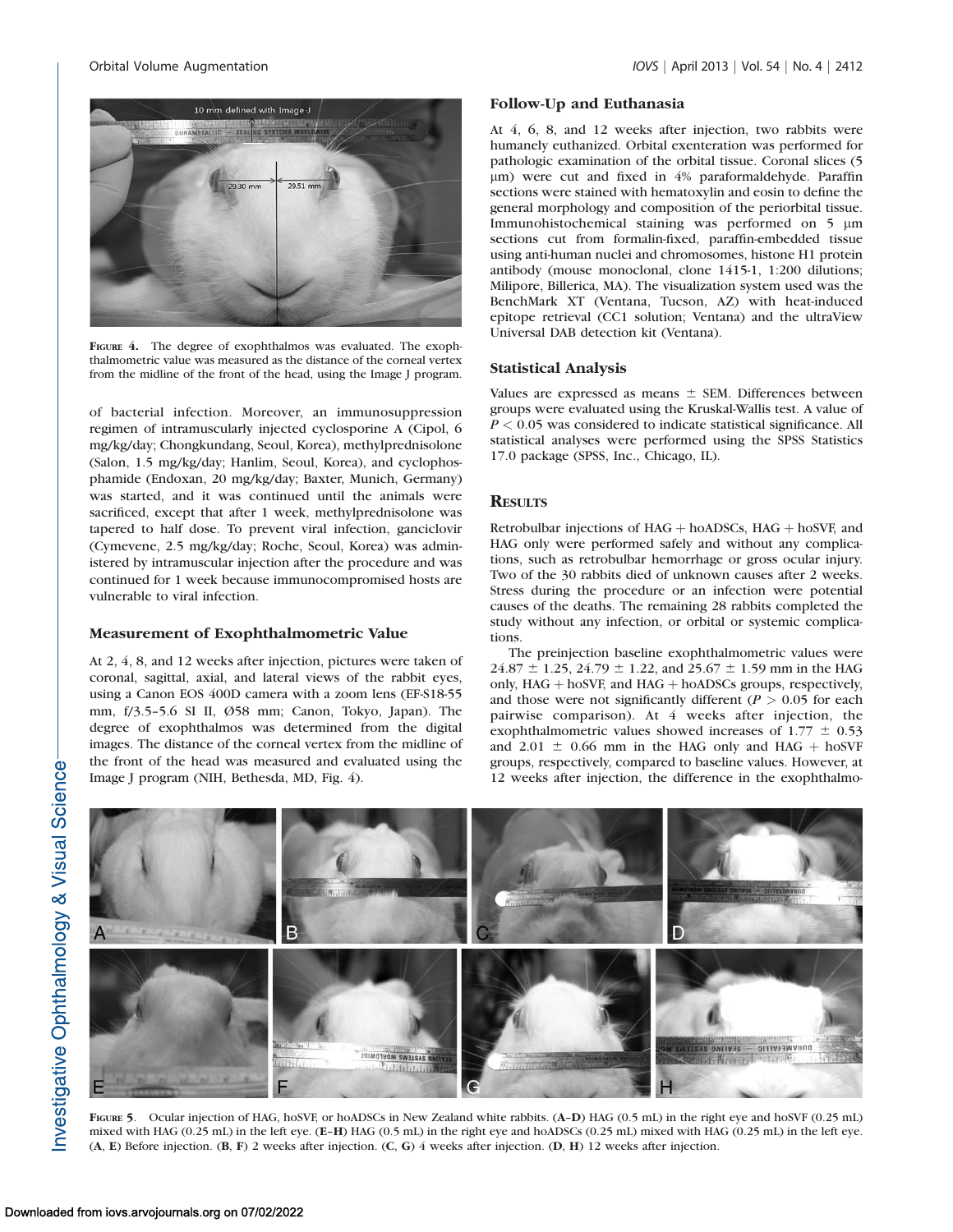

FIGURE 6. Change in the exophthalmometric value in rabbits after injection with HAG only,  $HAG + hoSVF$ , or  $HAG + hOADSCS$ . The exophthalmometric values increased during the first 4 weeks after injection in all groups, but increased progressively and remained elevated only in the  $HAG +$  hoADSCs group.

metric value compared to baseline had decreased to 0.05 mm in the HAG only group and to  $0.24$  mm in the HAG  $+$  hoSVF group. In contrast, in the HAG  $+$  hoADSCs group, the difference in the exophthalmometric value was  $2.43 \pm 0.75$ mm at 4 weeks after injection compared to the baseline value, and it increased gradually to 2.51  $\pm$  0.76 mm by 12 weeks. Proptosis after injection was observed in all three groups, with the greatest increase seen in the  $HAG +$  hoADSCs group (Figs. 5, 6).

The histologic changes after injection were examined. At 4 weeks after injection, moderate inflammation was observed around the injection site in the HAG only,  $HAG +$ hoADSCs, and  $HAG +$  hoSVF groups (Fig. 7). However, this inflammation had subsided by 8 weeks after injection in all three groups. Intraorbital inflammation had subsided, and fibrosis with collagen formation was observed at 6 and 8 weeks after injection in the HAG  $+$  hoSVF and HAG  $+$  hoADSCs groups, respectively. The inflammation had disappeared and mature fibrosis was noted at 12 weeks after injection. Thus, volume augmentation was achieved, and no teratoma formation was observed in the rabbit orbits.

At 12 weeks after injection, we could confirm immunohistologically the presence of the survived human adipose stem cells using anti-human nuclei and chromosomes, histone H1 protein antibody in the HAG  $+$  hoADSCs and HAG  $+$  hoSVF groups. Strong stained dark brown nuclei in contrast to the rabbit fibroblasts with negative stained blue nuclei was manifested. There was persistence of these cells at 12 weeks after injection in the  $HAG +$ hoSVF and  $HAG +$ hoADSCs groups regarding the tracking of human origin adipose-derived stem cells (Fig. 8).

## **DISCUSSION**

Orbital volume deficiency most often is characterized by the sunken appearance of an ocular prosthesis and a deepened upper eyelid sulcus. The recommended treatment for anophthalmic sockets has been the insertion of alloplastic implants into the orbit. Further orbital volume deficiency can be corrected by replacing the existing implant with a larger orbital implant or by using various other alloplastic materials (e.g., porous polyethylene, hydroxyapatite, or silicone blocks/ gels) or autogenous materials (e.g., fat). $20$  As all of these options for enophthalmic patients involve surgery, soft tissue fillers, such as hyaluronic acid, were developed and introduced to provide a nonsurgical option for facial rejuvenation.

Zamani et al. reviewed the clinical, photographic and radiologic records of 16 patients with anophthalmic or enophthalmic orbits who underwent volume augmentation by HAG injection into the muscle cone and extraconal posterior orbit. All patients had marked volume replacement on initial examination, most were satisfied with the initial results, and more than 80% had retained most of their volume enhancement after 6 months. It is important to note that none of these patients had added risks for visual loss, ocular motility disturbance, or other problems with the injections associated with a seeing eye.<sup>21</sup> Although the effect of the HAG filler was not sustained for long after its absorption, its advantages



FIGURE 7. Sequential histologic findings in adipose tissue after injection with HAG only, HAG + hoSVF, or HAG + hoADSCs using hematoxylin and eosin staining. (A) Four weeks after HAG only injection, subacute severe inflammation is seen in the rabbit orbital fat. Injected HAG is seen as a basophilic molecule. (B) At 4 weeks after HAG + hoSVF injection, subacute moderate inflammation is seen. (C) At 4 weeks after HAG + hoADSCs injection, severe inflammation is seen in (A) and (B). HAG molecules are visible between the orbital adipose tissue of the rabbit. (D) At 6 weeks after HAG only injection, inflammation is moderate compared to that at  $4$  weeks (A). (E) At 6 weeks after HAG + hoSVF injection, fibrosis with collagen formation is seen, and inflammation is less than at 4 weeks (B). (F) At 8 weeks after HAG + hoADSCs injection, the findings are similar to those in (E). (G) At 12 weeks after HAG + hoSVF injection, inflammation has disappeared, and mature fibrosis is observed. (H) At 12 weeks after HAG + hoADSCs injection, inflammation has disappeared, and fibrosis is observed. Thus, volume augmentation was achieved, and no tumor formation was observed in the rabbit orbits. All images are  $\times 100$  magnification.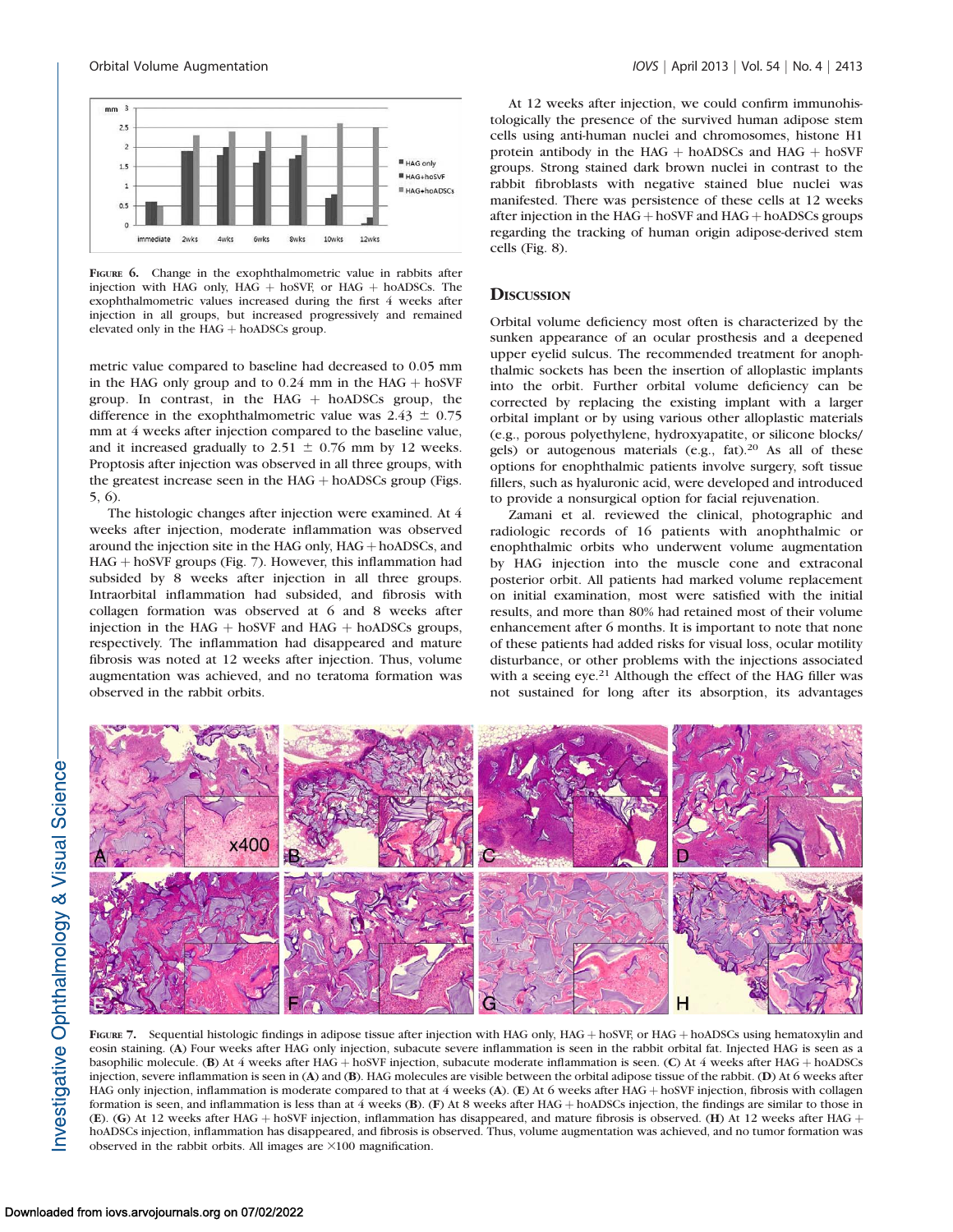

FIGURE 8. Immunohistochemical findings in adipose tissue after injection of HAG + hoSVF, and HAG + hoADSCs on 5 µm sections cut from formalin-fixed, paraffin-embedded tissue using anti-human nuclei and chromosomes, histone H1 protein antibody (mouse monoclonal, clone 1415- 1, 1:200 dilutions; Milipore). The visualization system used was the BenchMark XT (Ventana) with heat-induced epitope retrieval (CC1 solution; Ventana) and the ultraView Universal DAB detection kit (Ventana). Negative control of rabbit gluteus muscle (A). Immunohistologically, the presence of the survived human adipose stem cells was identified as strong stained dark brown nuclei (red arrows) in contrast to the rabbit fibroblasts with negative stained blue nuclei in the orbital tissue four weeks after injection of HAG + hoADSCs (B) and HAG + hoSVF (C). There was persistence of these cells (red arrows) at 12 weeks after injection in the HAG  $+$  hoADSCs group (D) and HAG  $+$  hoSVF group (E) regarding the tracking of human origin adipose-derived stem cells. All images are  $\times 400$  magnification.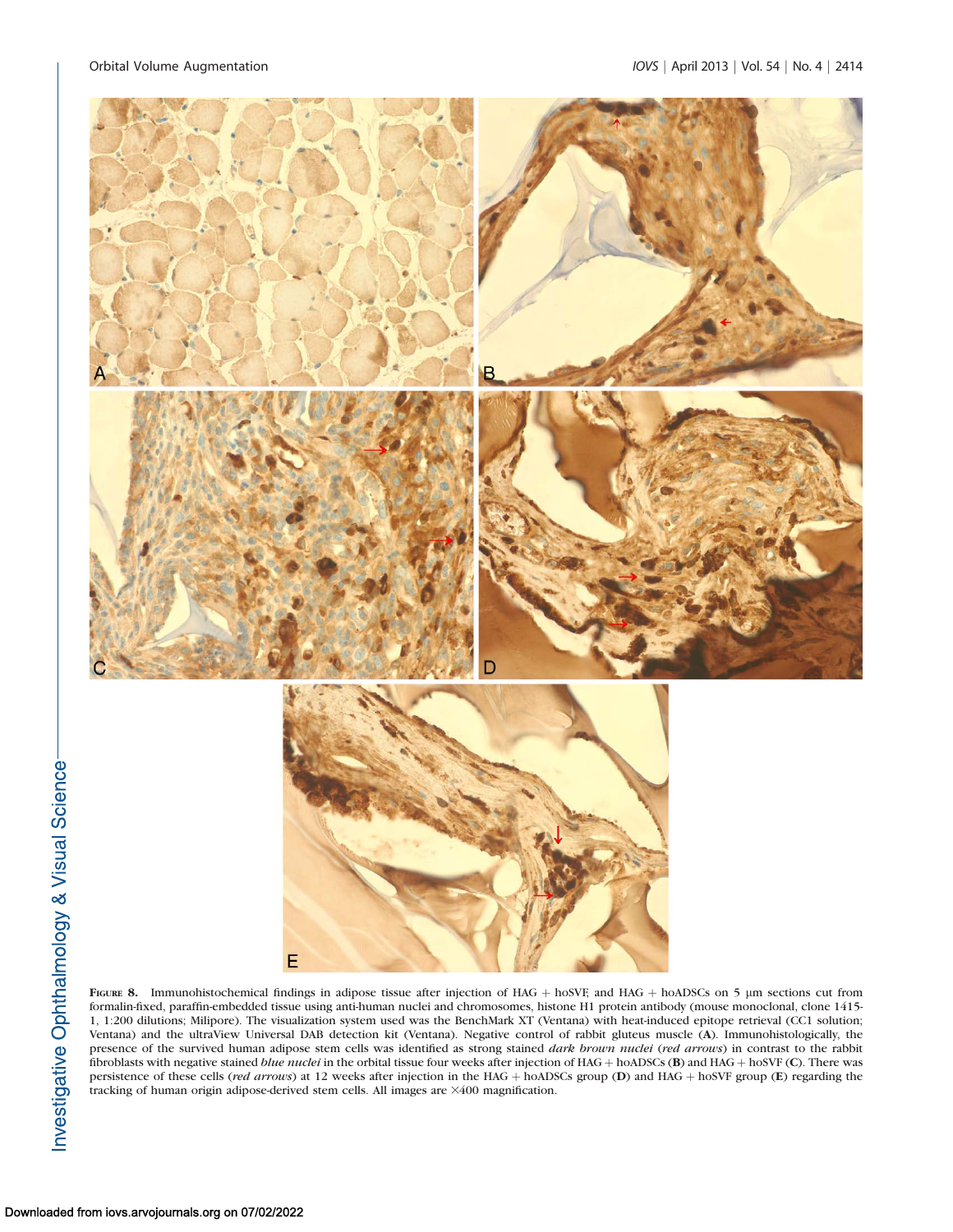included longevity, biocompatibility, minimal adverse reactions, and low risk for migration.<sup>22,23</sup>

Another injectable alternative is autologous fat transfer as an intraconal, extraconal, or periorbital injection.<sup>21</sup> This technique has the advantages of no risks for rejection, sensitivity reactions, or nodules.<sup>20</sup> However, the duration of its effect was limited when it was injected in the face. $20,24$ 

In our study,  $HAG +$  hoADSCs were injected safely and produced satisfactory volume augmentation. During the first 4 weeks after injection, the increase in exophthalmos was similar among all three groups. However, owing to the absorption of hoSVF and HAG, the changes in exophthalmometric values differed significantly at 12 weeks: values increased by 2.51  $\pm$  0.76 mm in the HAG + hoADSCs group versus  $0.24$  and  $0.05$  mm in the HAG + hoSVF and HAG only groups, respectively.

The hyaluronic acid gel used in our study was characterized as a cross linked type HAG, which was approximately 400 to 700 lm, 20 mg/mL. HAG was absorbed at a regular rate in all rabbits. So, the difference of measured exophthalmometric values compared to the HAG only group suggested the effect of hoADSCs. Regarding the role of scaffolds including HAG, to our knowledge it currently is completely unknown whether and under which conditions scaffolds containing human adipose stem cells, such as preadipocytes, develop or not into a stable and fully integrated soft tissue when autotransplanted in humans. It only is known from older experiments using several techniques that transplantation of fat tissue is not a suitable approach to reach the goal of augmentation and even is associated with severe complications.<sup>25</sup>

The aim of our project was to develop soft tissue filler that is able to serve several clinical needs, for example, the orbital volume augmentation after orbital fracture or orbital fat atrophy after tumor removal or enucleation. Our present results represent only the first step towards this ultimate target.

Rabbits tolerated the transplantation of hoADSCs well, without any signs of postoperative graft-versus-host inflammation, rejection, or tumorigenicity at the time of this report. Histopathologic examination confirmed that no teratoma formation, hyperproliferation of cells, or ectopic tissue formation had occurred.

Our findings suggest that the injection of hoADSCs is a safe and effective treatment modality for orbital volume augmentation. However, the limitations of our study should be considered. This experiment was performed in rabbits with an orbital contour within normal limits. To prove a corrective effect, rabbit models with enophthalmos are required. Moreover, there was the limitation of the measurement technique, such as differences in head positioning or ruler placement. However, we tried to make bias less by using pictures and the Image J program, which is a widely used method for analysis of measurable parameters in the picture.

In our study, the injected hoADSCs were identified using anti-human nuclei and chromosomes, histone H1 protein antibody in the orbital tissue at least 12 weeks after injection. However, it was unclear whether proptosis was induced solely by transplanted cell growth or through inflammatory volume expansion. Nevertheless, it was clear that the volume expansion was sustained after the inflammation subsided. To confirm the role of stem cells regarding the volume expansion, a long-term follow-up would better clarify the longevity of hoADSCs in the fibrotic period. An expanded study is needed with regard to the various types of HAG scaffolds, which can differ in particle size, density, and morphology, to investigate the relationship between scaffold type and stem cell differentiation.

#### **CONCLUSION**

We are encouraged by our favorable early results for volume augmentation with hoADSCs. Continued follow-up and further study are required. The ultimate therapeutic goal is to use hoADSCs injection successfully to treat patients with enophthalmos arising for various reasons.

#### Acknowledgments

Presented as a poster at the 27th annual meeting of the Asia Pacific Academy of Ophthalmology Congress, Busan, Korea, April 2012.

Disclosure: J.Y. Lee, None; K.H. Lee, None; H.M. Shin, None; K.H. Chung, None; G.I. Kim, None; H. Lew, None

#### References

- 1. Ahn JM, Mao JJ. Adipose tissue engineering from adult human stem cells: a new concept. Facial Plast Surg. 2010;26:413– 420.
- 2. Bunnell BA, Flaat M, Gagliardi C, Patel B, Ripoll C. Adiposederived stem cells: isolation, expansion and differentiation. Methods. 2008;45:115–120.
- 3. Gimble JM. Adipose tissue-derived therapeutics. Expert Opin Biol Ther. 2003;3:705–713.
- 4. Beltrami AP, Urbanek K, Kajstura J, et al. Evidence that human cardiac myocytes divide after myocardial infarction. N Engl J Med. 2001;344:1750–1757.
- 5. Gussoni E, Soneoka Y, Strickland CD, et al. Dystrophin expression in the mdx mouse restored by stem cell transplantation. Nature. 1999;401:390–394.
- 6. Kotton DN, Fine A. Derivation of lung epithelium from bone marrow cells. Cytotherapy. 2003;5:169-173.
- 7. Petersen BE, Bowen WC, Patrene KD, et al. Bone marrow as a potential source of hepatic oval cells. Science. 1999;284:1168– 1170.
- 8. Pittenger MF, Mackay AM, Beck SC, et al. Multilineage potential of adult human mesenchymal stem cells. Science. 1999;284: 143–147.
- 9. Korn BS, Kikkawa DO, Hicok KC. Identification and characterization of adult stem cells from human orbital adipose tissue. Ophthal Plast Reconstr Surg. 2009;25:27–32.
- 10. Yoshimura K, Shigeura T, Matsumoto D, et al. Characterization of freshly isolated and cultured cells derived from the fatty and fluid portions of liposuction aspirates. J Cell Physiol. 2006; 208:64–76.
- 11. Yoshimura K, Suga H, Eto H. Adipose-derived stem/progenitor cells: roles in adipose tissue remodeling and potential use for soft tissue augmentation. Regen Med. 2009;4:265–273.
- 12. Estes BT, Diekman BO, Gimble JM, Guilak F. Isolation of adipose derived stem cells and their induction to a chondrogenic phenotype. Nat Prot. 2010;5:1294–1311.
- 13. Guilak F, Estes BT, Diekman BO, Moutos FT, Gimble JM. Nicolas Andry Award: multipotent adult stem cells from adipose tissue for musculoskeletal tissue engineering. Clin Orthop Relat Res. 2010;468:2530–2540.
- 14. Aust L, Devlin B, Foster SJ, et al. Yield of human adiposederived adult stem cells from liposuction aspirates. Cytotherapy. 2004;6:7–14.
- 15. Gronthos S, Franklin DM, Leddy HA, Robey PG, Storms RW, Gimble JM. Surface protein characterization of human adipose tissue-derived stromal cells. J Cell Physiol. 2001; 189:54–63.
- 16. Wickham MQ, Erickson GR, Gimble JM, Vail TP, Guilak F. Multipotent stromal cells derived from the infrapatellar fat pad of the knee. Clin Orthop Relat Res. 2003;412:196–212.